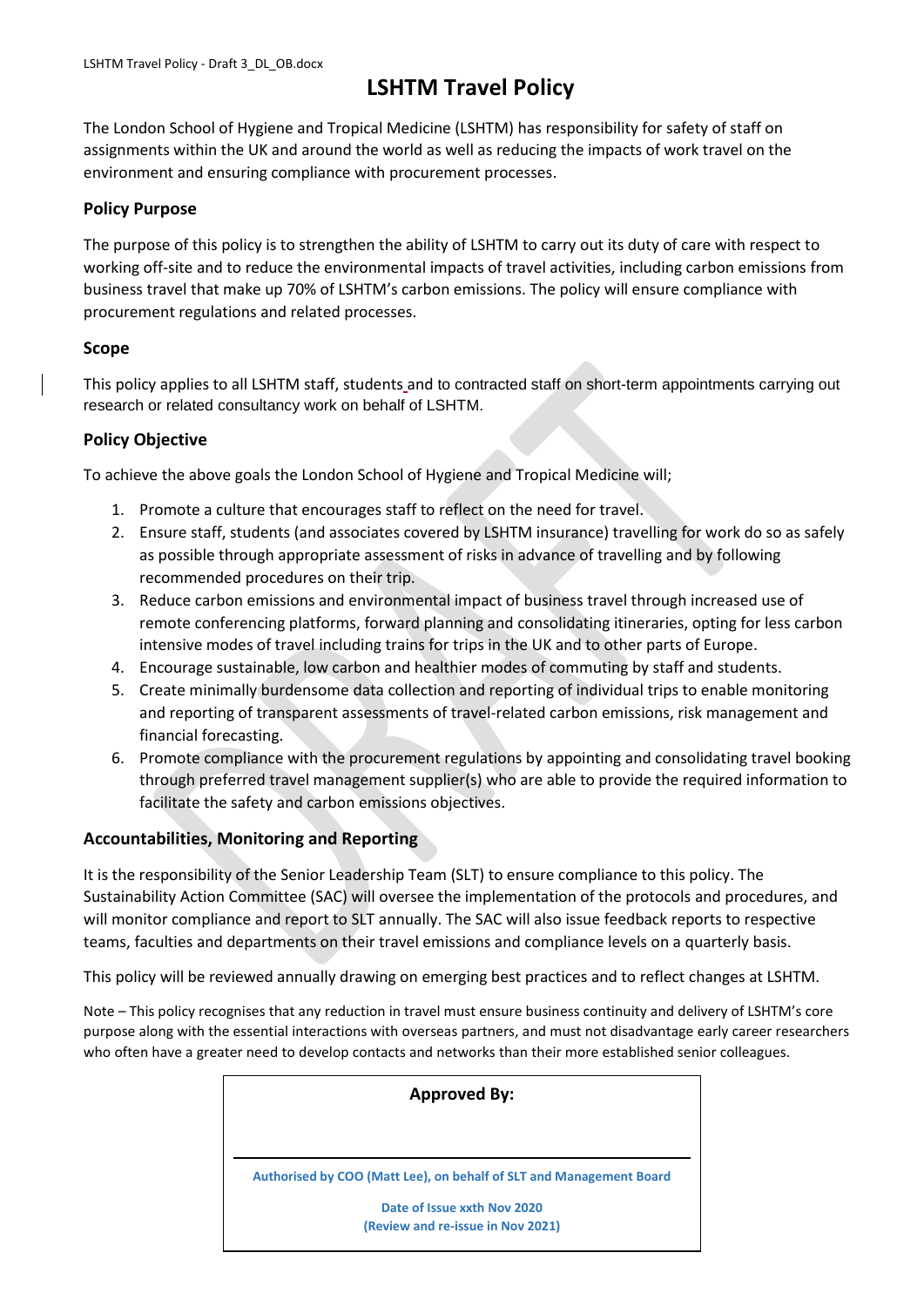# **Travel Policy Guidance Notes**

This section covers guidance to mandatory protocols and procedures that have been developed to support the implementation of the travel policy. The procedures laid out below will apply to all LSHTM staff. However, a formal roll-out to the MRC units in suitably modified form will follow.

These protocols will help to assess and manage risks associated with staff travelling for work offsite, prompt staff to consider using video conferencing and planning ahead to consolidate trips where possible. Encourage the use of dedicated travel booking platform(s) in order to comply with procurement regulations and enable efficient and transparent collation and reporting of travel-related carbon emissions.

## **Protocols and Procedures**

## **Travel for work**

- 1. Review the need to undertake a proposed work trip usin[g decision aids](https://3f921602-93fe-4410-8609-107df45166e8.filesusr.com/ugd/7daaef_a01bafd5ef7b4e5496478bd2642d05dd.pdf) available to all staff.
- 2. When a work trip is being planned consider how to do this in an efficient way, combining visits to different places or for different purposes so as to reduce the total number of trips being made.
- 3. Complete a Travel Risk Assessment, the online travel request form and follow Off-site Work Health and Safety protocols.
- 4. Once the need to travel is agreed travel should be booked through [https://lshtm.sharepoint.com/Services/Procurement/Pages/Suppliers/Travel.aspx.](https://lshtm.sharepoint.com/Services/Procurement/Pages/Suppliers/Travel.aspx) Note, in exceptional situations this may not be possible, in which case claims made for payment of travel made through other channels will need to be accompanied by justification and reporting of information sufficient for calculation of carbon emissions.

## **Commuting**

5. Information on support offered to staff and students to encourage sustainable commuting can be found in [Sustainable Commuting Guide](https://3f921602-93fe-4410-8609-107df45166e8.filesusr.com/ugd/7daaef_46b814dacfd8460fa53c9813663efd23.pdf)

# **Strategic rationale for Travel Policy**

**Off-site work health and safety –** Under the Health and Safety at Work Act (1974) LSHTM has a statutory responsibility to ensure it has adequate and effective management arrangements in place that are designed to protect the health and safety of its individuals travelling on behalf of LSHTM. This also raises awareness of the responsibilities of employers under the Corporate Manslaughter Act (2007) towards the safety of their staff. It is in the interests of individuals proposing to travel overseas or within the UK on LSHTM business that they should give careful and serious thought to their own health and safety and the likely conditions and situations that they are likely to encounter.

- [Offsite work arrangement](https://lshtm.sharepoint.com/Services/Safety/Documents/Intranet%20Site/LSHTM%20Offsite%20Working%20Policy.pdf) (to be renamed)
- [LSHTM Travel Page](https://lshtm.sharepoint.com/Services/travel/)

**Environmental Impact of Travel –** LSHTM's Energy and Carbon Management Plan (ECMP) commits the School to achieve net zero carbon emissions by 2030. As business travel constitutes up to 70% of LSHTM's carbon emissions reducing some need for travel will make an important difference. The recen[t travel survey](https://www.lshtm.ac.uk/media/43631) suggests 64% of staff were able to manage their overseas commitment by switching to video conferencing during the pandemic. In addition, a [benchmark review of travel policies](https://www.lshtm.ac.uk/media/43626) was conducted among similar HE institutions, select private sector organisations and some of LSHTM's key funders. The review found LSHTM to be an 'F' or 2/10. This policy will help improve on this performance. Furthermore, travel emissions accountability may increasingly become a requirement by key grant/funding providers.

**Compliance with Procurement Regulations –** The ad-hoc use of a large number and variety of travel and accommodation providers, coupled with lack of appropriate contractual relationships is now unmanageable and undermines LSHTM's ability to achieve the value for money and compliance with LSHTM policy and procurement regulations. This places LSHTM's procurement and finance teams in a difficult position to facilitate best practice. It is essential that LSHTM employees use the correct procedures to book advance travel